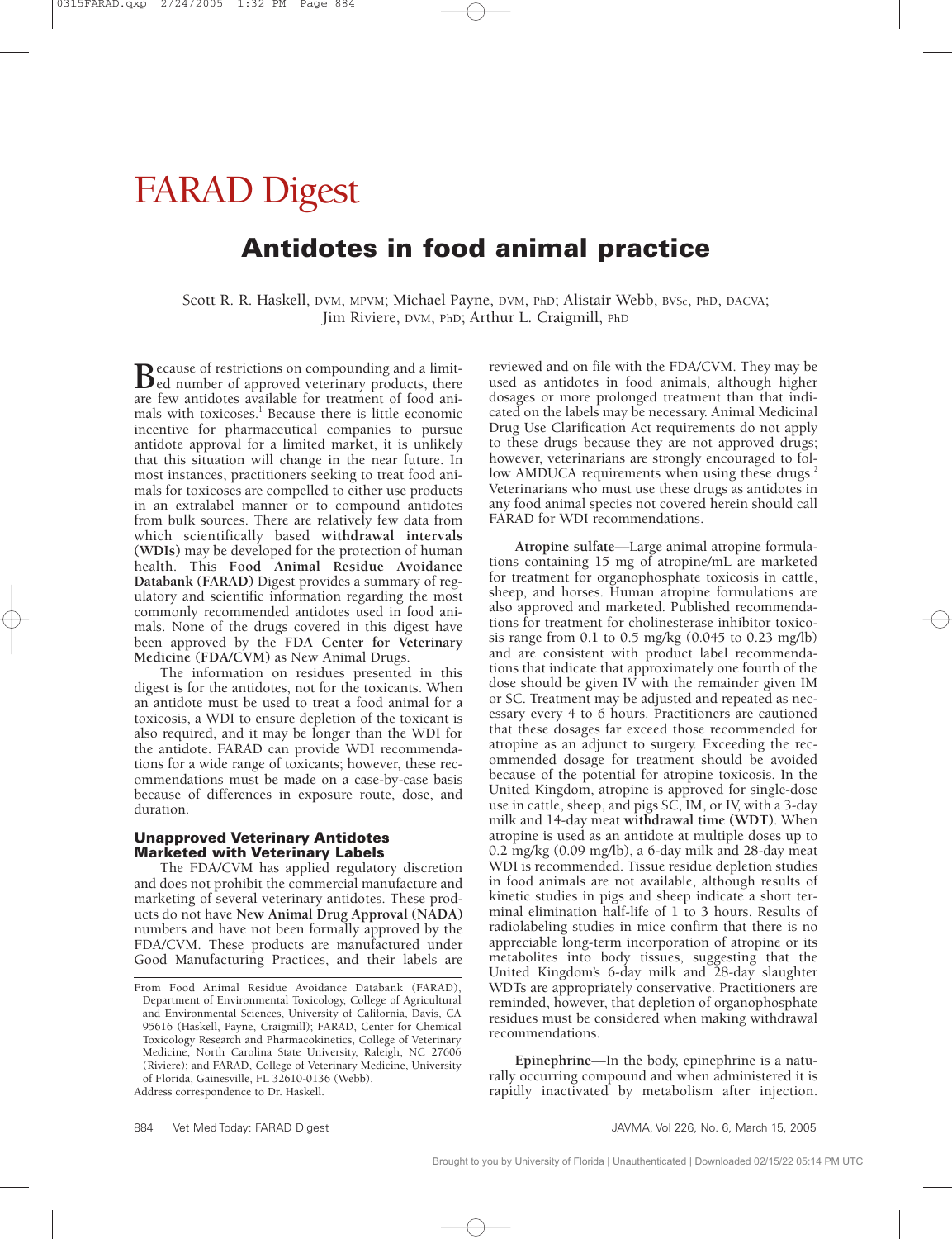There are a variety of veterinary epinephrine products marketed for use in horses and food animals including cattle, sheep, and swine. Because of the rapid inactivation of epinephrine, FARAD recommends a zero-day meat and milk WDI. Epinephrine formulations are approved and marketed for use in humans.

Vitamin  $K_1$ —Phytonadione or vitamin  $K_1$  is a naphthoquinone-derived compound also known as phylloquinone and phytomenadione. Its use in food animal practice includes treatment for sweet clover toxicosis, sulfaquinoxaline toxicosis, and anticoagulant rodenticide toxicosis. Exogenous vitamin  $K_1$ enters milk freely and, as a lipid soluble vitamin, is stored in the liver. There are several vitamin K products marketed for use in cattle, swine, sheep, and goats that when administered at 0.5 to 2.5 mg/kg (0.23 to 1.14 mg/lb) IV, IM, or SC do not require a meat or milk WDI. Vitamin  $K_1$  formulations are also approved and marketed for use in humans.

#### **Antidotes Labeled for Humans Only**

There are additional drugs for which approved human products exist and that could be used in an extralabel manner.

**Pralidoxime chloride**—Several oximes have been studied as adjuncts to atropine for treatment for organophosphate toxicosis in humans and other animals. Such compounds reactivate acetylcholinesterase by promoting dephosphorylation of the affected enzyme. The most frequently recommended agent is the water-soluble chloride salt of the quaternary ammonium drug **pralidoxime (2-PAM)**. After administration in pigs, sheep, and cattle, 2-PAM is rapidly absorbed and excreted with a terminal elimination half-life of only approximately 2 to 4 hours. Results of studies in calves suggest that IM administration of approximately 30 mg/kg (13.6 mg/lb) given every 8 hours is necessary to maintain therapeutic blood concentrations.3,4 Tissue depletion data in animals are scarce, but results of radio-labeling studies in rats indicate that most of the drug is excreted within 24 hours. In treatment of organophosphate poisoning, 2-PAM will almost invariably be used as an adjunct to atropine administration. The 6-day milk and a 28-day slaughter WDIs recommended for atropine are appropriately conservative, as they are for 2-PAM, as well. 2-PAM is contraindicated for treatment of carbamate toxicosis. The only approved veterinary formulation of 2-PAM in the United States (NADA-039-204, Protopam) is no longer marketed by the manufacturer. Two formulations are approved and marketed for human use.

**Dimercaprol**—Dimercaprol (also known as British anti-lewisite or BAL) is a dithiol-chelating agent formulated in oil for deep IM injection only. It readily complexes with heavy metals and is indicated for use in arsenic, lead, and mercury toxicosis. Two water-soluble and orally active compounds derived from dimercaprol, meso-2,3-dimercaptosuccinic acid and **2,3 dimercaptopropane-1-sulfonic acid (DMPS)**, are more commonly used for treating humans with heavy metal intoxication.<sup>5</sup> Meso-2,3-dimercaptosuccinic acid and

DMPS are not available in approved formulations and must be compounded from bulk drug. Meso-2,3 dimercaptosuccinic acid and DMPS have short halflives in serum ( $<$  4 hours)<sup>5,6</sup> and are 95% eliminated within 24 hours in rabbits, dogs, and humans. Dimercaprol requires frequent dosing (every 4 hours) in humans to maintain effective plasma concentrations. Dimercaprol may be concentrated in the liver and kidney at concentrations up to 5 times that in blood; however, no tissue residue depletion studies have been performed. No data on the elimination of these drugs in milk are available. For use in food animals, FARAD recommends a minimum preslaughter WDI and milk WDI of 5 days on the basis of the short half-lives in the 3 species studied.

### **Compounding Antidotes from Bulk Drug**

There are a number of chemicals commonly recommended as food animal antidotes for which neither human nor veterinary products exist or for which FDA-approved human or companion animal formulations are impractical or infeasible (eg, EDTA, methylene blue, sodium nitrate, and molybdenum salts). Practitioners seeking to use these drugs must compound these antidotes from bulk product. Although AMDUCA permits compounding of animal medications from approved animal or human products under certain provisions, it does not allow for compounding of animal medications from a bulk drug substance. Compounding animal medications from bulk drugs is illegal under FDA law and regulations. However, the FDA does recognize the need for compounding in certain situations and will exercise regulatory discretion when appropriate. The FDA policy concerning the compounding of animal drugs is described in a recently updated section of the FDA **Compliance Policy** Guide (CPG) Manual.<sup>7</sup> Importantly, the CPG affirms that neither veterinarians nor pharmacists may legally compound finished animal drugs from bulk products. Compounding antidotes from bulk substances remains illegal; however, the FDA/CVM recognizes that circumstances arise in which emergency treatment necessitates compounding of antidotes that would not be available otherwise. The updated CPG outlines those factors the FDA will consider in determining whether regulatory action would be considered. Those factors include the following:

- ' The health of the animals was threatened, and suffering or death would have resulted from failure to treat.
- ' The compounding was performed under the confines of a valid veterinarian-client-patient relationship.
- ' Whether meat or milk residues were caused by the use of the compounded drug.
- ' There was no approved animal or human product that could have been effectively used in a label or extralabel manner to treat the condition.

In addition, the antidotes should be compounded in conformance with applicable state law pharmacy regulations. The veterinarian and not the pharmacist should prescribe an extended WDI on the basis of suf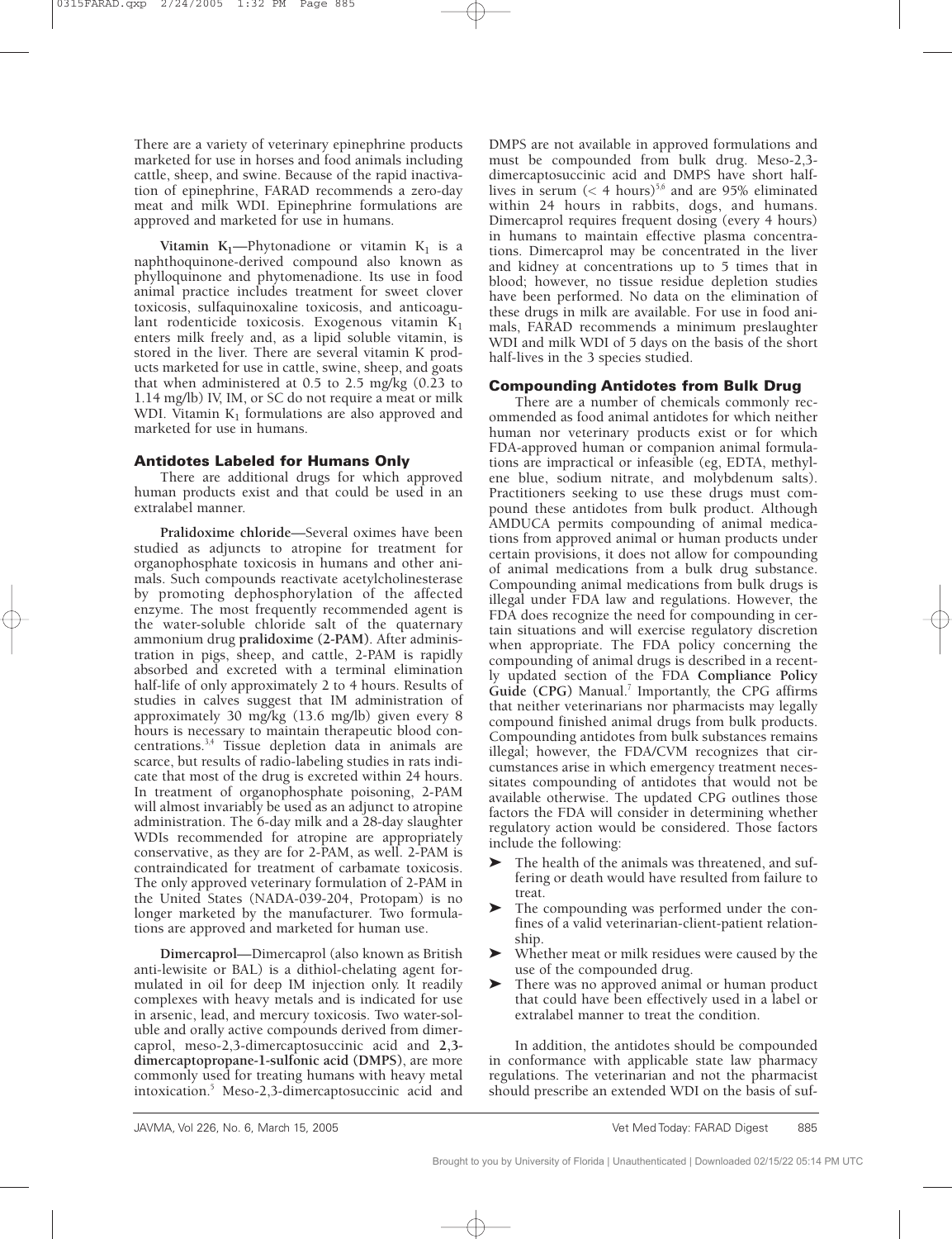ficient information that is adequate to prevent illegal residues. Last, the labeling of the compounded drugs should contain adequate information, such as WDIs for drugs for food-producing animals or other categories of information as is described in the AMDUCA regulations. In recognition of the urgent need for certain antidotes in emergency situations, Appendix A of the CPG lists 9 chemical antidotes against which FDA/CVM would presently not ordinarily object. The 9 antidotes include ammonium molybdate, ammonium tetrathiomolybdate, ferric ferrocyanide, methylene blue, picrotoxin, pilocarpine, sodium nitrite, sodium thiosulfate, and tannic acid. However, the list of drugs in Appendix A should not be construed as the only drugs for which the FDA would extend regulatory discretion for compounding. Inquiries by veterinarians and pharmacists about compounding from other bulk drugs should be directed to the FDA/CVM, Division of Compliance, 301-827-1168.<sup>a</sup>

**Activated charcoal**—Activated charcoal is administered orally as an adsorbent to prevent absorption and enhance the excretion of a wide variety of toxicants. It is not soluble, and the particles are not absorbed through the intestinal mucosa. It is used as an adjunct treatment and is often combined with kaolin, another adsorptive agent. It may be used for treatment of pesticide and metal intoxications and mycotoxicoses. There are no residue concerns with activated charcoal, and FARAD recommends zero-day meat and milk WDIs. There are numerous formulations of activated charcoal approved by the United States Pharmacopeia and marketed in the United States, and the bulk drug is also available from a number of chemical supply distributors.

**Copper glycinate, copper sulfate, and copper disodium edetate**—Copper glycinate, copper disodium edetate, and copper sulfate are used to treat animals with molybdenum toxicosis. Copper sulfate is usually added to the ration, whereas copper glycinate and copper disodium edetate are injected parenterally (excluding sheep because of this species' sensitivity to the toxic effects of copper). A copper disodium edetate formulation that had been approved for use in cattle was withdrawn by the FDA because of target animal safety concerns. Cupric gylcinate formulations are approved for use in nonlactating cattle with a meat WDI of 30 days; however, no approved formulations are presently marketed. Limited published data indicate that copper glycinate is slowly absorbed after SC injection.8 FARAD recommends use of a 30-day slaughter WDI if cupric glycinate is administered SC in cattle.

**EDTA**—Edetate calcium disodium (also known as calcium disodium ethylenediaminetetra-acetate and as edetate) is a water-soluble, heavy-metal-chelating agent.<sup>9</sup> Ethylenediaminetetraacetic acid readily chelates divalent cations such as lead, zinc, cadmium, copper, iron, and manganese. Several research publications indicate that EDTA has a short half-life  $($  1 hour) in humans and rats and is eliminated by glomerular filtration. It can be administered IV, IM, or SC but is not effective when administered orally because it is not

absorbed. Ethylenediaminetetraacetic acid is approved for use in humans. No data are available on the elimination of EDTA in milk. Because of the very rapid elimination of EDTA<sup>10</sup> and its limited distribution within the body (it is confined to the extracellular fluid space),<sup>11</sup> FARAD recommends a 2-day meat and milk WDI after use in all food animals.

**Methylene blue**—Methylene blue is used in the treatment of methemoglobinemia attributable to chlorate and nitrate toxicosis and as an adjunctive treatment for cyanide toxicosis. Results of long-term feeding studies indicate it may be carcinogenic.<sup>1</sup> There are presently no human or veterinary formulations available for use in the United States. FARAD has reviewed a confidential report with data indicating the elimination of radioactive methylene blue in milk, pharmacokinetic blood data, and a single time-point tissue residue determination in 1 cow. Additionally, several studies $12-17$  in food animals have provided serum pharmacokinetic data, and  $1^{18}$  provided milk data analyzed by use of a colorimetric method. On the basis of these data, FARAD recommends a minimum milk WDI of 4 days after the last treatment (the longest terminal halflives in cow serum and milk are 21 and 23 hours, respectively, and radioactive residues in milk are at background concentrations by 72 hours). Because of concerns about carcinogenicity, an extremely conservative WDI for meat of 180 days has been recommended. $<sup>1</sup>$  However, the nonlipophilic nature of the drug and</sup> the limited tissue residue data available suggest that a much shorter WDI of 14 days would be sufficient. By use of the longest measured serum half-life (23 hours) and 10 half-lives for virtually complete elimination from blood, and assuming no binding in edible tissues, a 14-day WDI would provide virtually complete elimination.

**Molybdate salts**—Ammonium molybdate and ammonium tetrathiomolybdate are useful in the treatment for copper toxicosis via oral and parenteral administration, respectively. Neither chemical is approved for use in any species. No published data are available on molybdenum excretion in milk after use of either chemical; however, 1 study<sup>19</sup> evaluated the kinetics of molybdenum in sheep after IV dosing with tetrathiomolybdate. A serum half-life of 24 hours was found after an IV dose of 1.7 mg/kg (0.77 mg/lb). A human study of the transfer of molybdenum in food into human milk found a transfer factor (the food concentration divided by the milk concentration of molybdenum) of 77, indicating that substantial transfer of molybdenum into milk can occur.<sup>20</sup> On the basis of these data, if either of these chemicals were to be used in a food animal, FARAD recommends a minimum 10 day preslaughter WDI and a minimum 5-day milkwithholding interval.

**Penicillamine**—d-Penicillamine (3-mercaptovaline) may be useful in treatment for heavy metal toxicoses caused by lead and mercury. It is rapidly absorbed orally and is water soluble. Excretion occurs primarily in the urine and feces. Although penicillamine is a breakdown product of penicillin and peni